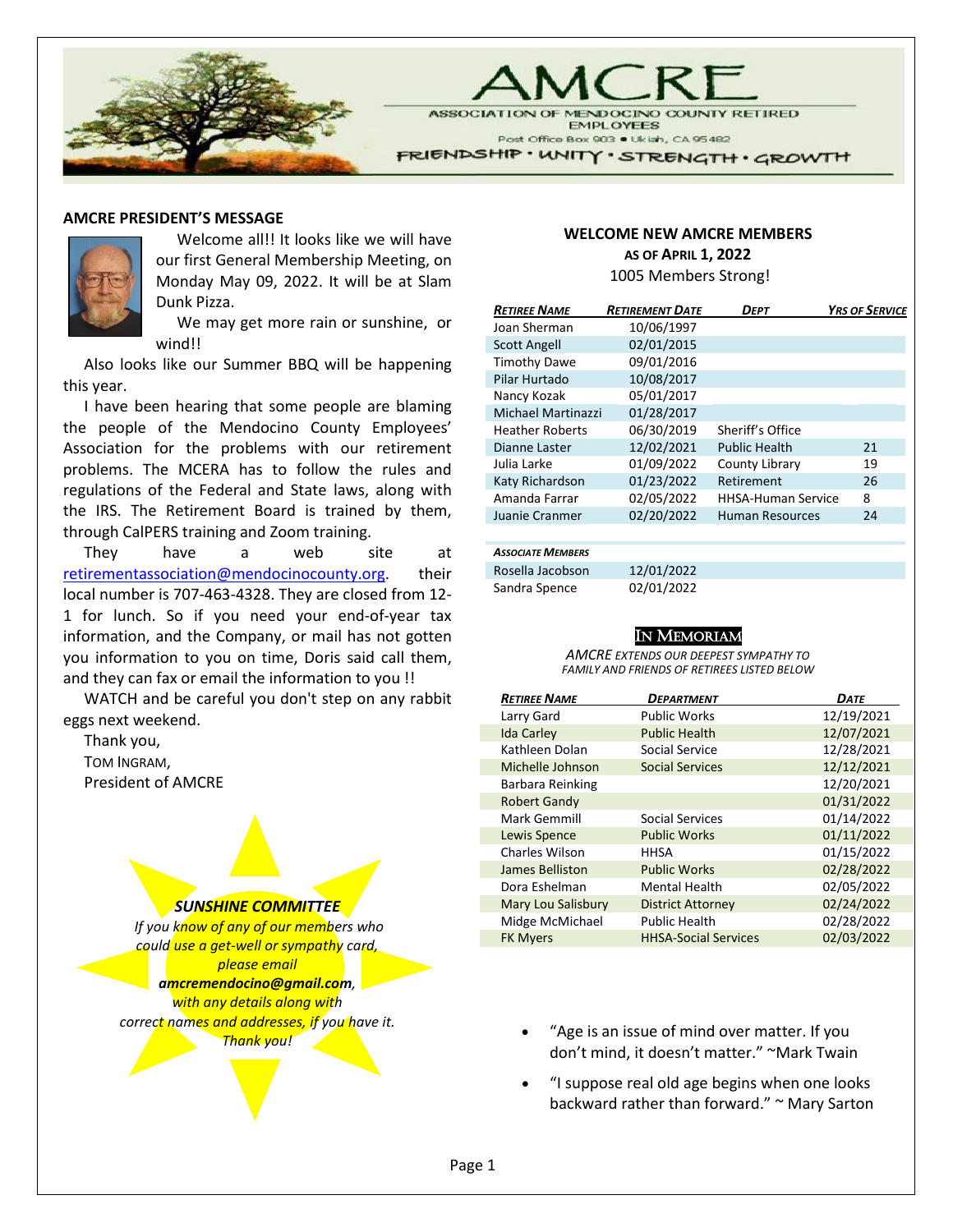#### *Board of Directors*

**PRESIDENT** Tom Ingram **VICE-PRESIDENT** Anita Toste **SECRETARY** Cyndi Montesonti **TREASURER**  Cyndie Richardson **C.R.C.E.A. DELEGATE** Jill Martin **DIRECTORS**  *3-year*  Tom Desroches Dorinda Kay Miller  *2-year*  Donna Glass Alice Langton-Sloan  *1-year*  Raylene Lucchesi Ron Parker *NON-ELECTED POSITIONS* **SCHOLARSHIP COMMITTEE** Cyndi Montesonti Marilyn Heath Tom Ingram **MEMBERSHIP COMMITTEE** Dorinda Kay Miller **THE CONNECTION: CO-EDITORS ~**  Cyndi Montesonti Dorinda Kay Miller **SUNSHINE COMMITTEE** Donna Glass

#### **1. CALL TO ORDER:** President Tom Ingram called the meeting to order at 12:02 p.m. April 11, 2022.

**2. ROLL CALL AND** 

**APPROVAL OF MINUTES:** PRESENT: Tom Ingram, Ron Parker, Dorinda Miller, Raylene Lucchesi, Tom Desroches, Anita Toste, Cyndie Richardson, Cyndi Montesonti, Donna Glass, Jill Martin (by phone) ABSENT: Alice Langton Sloan

APPROVAL OF MINUTES: Approval of the January 10, 2022, Minutes was approved. Motion made by Anita Toste, Seconded by Tom Ingram, motion passed.

**3. WELCOME:** President Tom Ingram welcomes everyone.

**4. REPORTS:**

TREASURER REPORT: Cyndie Richardson – Christmas party and Scholarships discussed. Creative Workshop and RTI

expenses discussed (were paid in February). Ending Balance in February: \$5710.26. Cyndie Richardson questions how funds accumulate and from where scholarships funds come. Cyndi Montesonti and Raylene Lucchesi explained the financial tracking and how the funds transferred between accounts are tracked.

 MEMBERSHIP REPORT: Dorinda Kay Miller - count of 1005 members in AMCRE.

SCHOLARSHIP REPORT: Cyndi Montesonti - discussed changes to website and an article forthcoming in the newsletter. Directions for application are on the website. Discussion ensured around incomplete scholarship applications. It was stated that applications are available only on the website and must be submitted by May 30.

## DRAFT BOARD OF DIRECTORS' MEETING

**Date:** April 11, 2022, Noon **Place:** Slam Dunk Pizza

CRCEA REPORT/RETIREMENT MEETING REPORT: Raise and any other issues -Jill Martin - Cyndi Montesonti talked CRCEA: Jill is developing a Facebook page for AMCRE. It was discussed in the meeting how there would be no political, inappropriate or issues not concerning AMCRE to be posted on this page. Dorinda read aloud Jill's report to the group (Jill was on the phone): Jill to meet with Respectech (RTI) when she returns.

NEWSLETTER – Dorinda Kay Miller/Cyndi Montesonti - Dorinda stated that any new retirees would only get the newsletter by email (providing they have email) Motion: Ron Parker moved that all new Retirees get the newsletter by email. Anita Toste seconded that motion. Motion passed.

**5. OLD BUSINESS**: Discussion and Possible Action Regarding:

DESTRUCTION OF RECORDS – Ron Parker or Tommy Ingram - This item was continued to the next board meeting, July 11, 2022.

DISCUSSION OF WEBSITE – When can Jill Martin start maintaining and have Respect Tech teach her? Dorinda Kay Miller to discuss new changes Cyndi Montesonti made to the web and anything else. Cyndi went through the website. Dorinda met with RTI and made updates and changes. The word "Agenda" was deleted from a part of the page. A suggestion was informally made that the Board review the AMCRE website and respond with any suggestions. Discussion around retirees who were not informed of AMCRE Membership upon retirement. Dorinda to follow up.

SPEAKER FOR THE MAY 9, 2022, GENERAL MEETING: Invite speaker to join us for lunch. Speak 10 to 15 minutes. Anita Toste. May 9 meeting speaker has been arranged by Anita Toste. She has invited Doris Rentschler, Retirement Administrator.

#### **6. NEW BUSINESS:**

GENERAL MEMBERSHIP MEETING – Board needs to vote if the General Meeting will happen on Monday, May 9, 2022, at noon at Slam Dunk Pizza. Location of May 9 meeting discussed, also who will purchase the refreshments? AMCRE usually pays for refreshments. (Board needs to vote if AMCRE will cover the costs of the lunch. Start with 5 family size pizzas [all different], salad and ice tea and soft drinks. We pay bill and add a little more than 20% tip.) Motion was made by Cyndi Montesonti that the May 9 meeting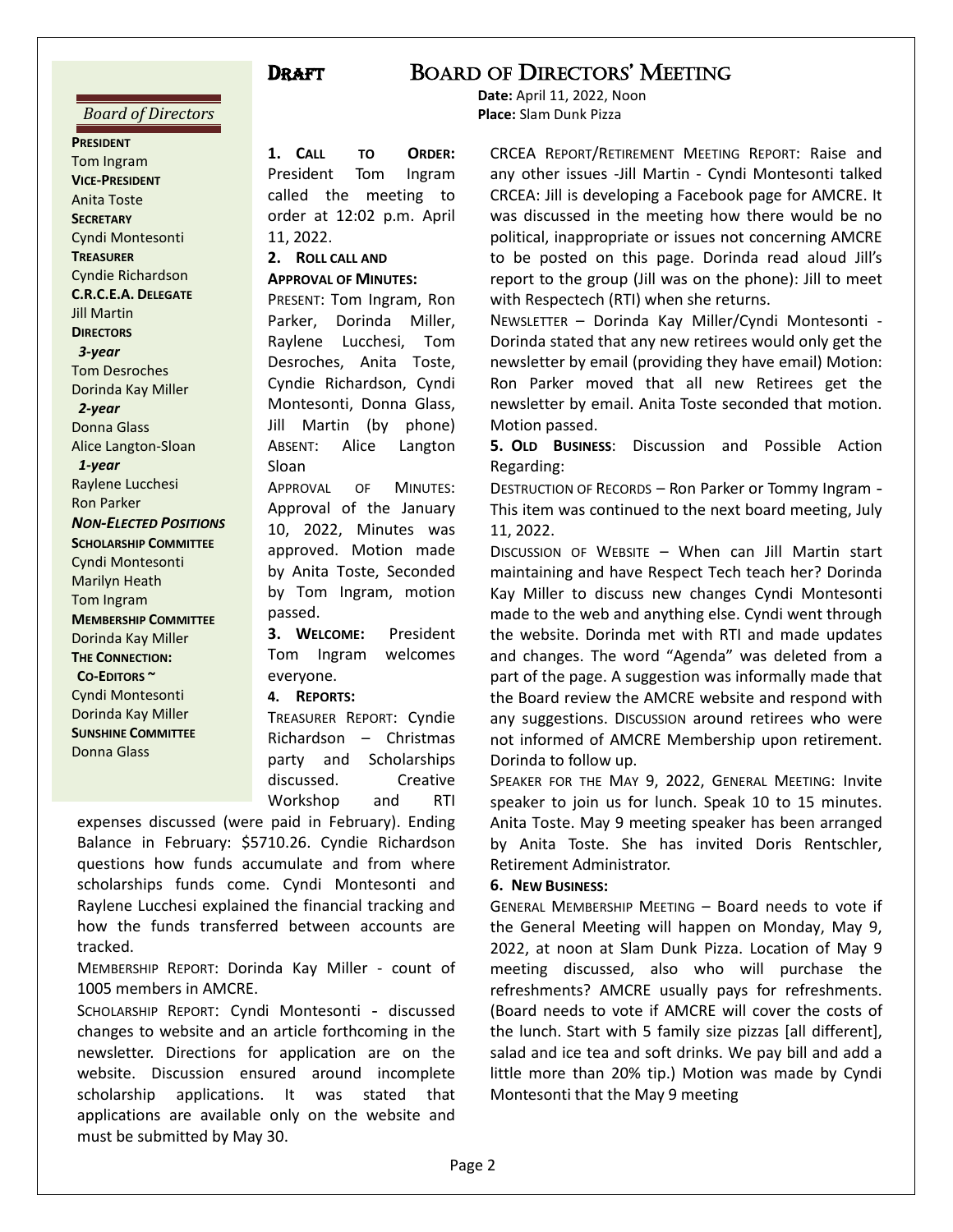Board of Directors' Meeting Minutes April 11, 2022 Page 2

will be at Slam Dunk and AMCRE will cover the costs involved. This motion was seconded by Raylene Lucchesi and passed.

DISCUSSION ON THE GENERAL MEMBERSHIP MEETING MONDAY, AUGUST 15, 2022 -. This will be the AMCRE picnic and will be at 5 p.m. Lions Park was suggested as the place and Cyndie Richardson will check on reservation for August 15 from 3:30 p.m. to 7:30 p.m. Tom Ingram will be the "BBQ'er". Purchase of meat and side dishes and where to get them were discussed. To be decided is who will be the coordinator to do the shopping for the supplies necessary for the picnic. It was decided that there will be a copay for attendees and the necessity to RSVP. For those that RSVP there will be a \$5.00 copay and for those without an RSVP there will be a \$10.00 copay. The motion for the copay amounts was made by Dorinda Miller and seconded by Cyndi Montesonti. Motion passed.

LEAVE OF ABSENCE for Alice Langton-Sloan - Alice Langton-Sloan will be on an approved leave of absence due to workplace commitments.

DISCUSSION ON USING ZOOM for our meetings. - Zoom Discussion. Zoom meetings will cost \$150 a year. Motion was made by Raylene Lucchesi NOT to have ZOOM meetings and this was seconded by Dorinda Miller. Passed, all ayes.

FACE TIME DISCUSSION: Concerns were expressed that any Facetime meetings could be difficult as batteries drain. Jill finds the phone worked well for her.

**7. NEXT BOARD OF DIRECTORS' MEETING:** Monday, July 11, 2022

**8. NEXT GENERAL MEMBERSHIP MEETING**: Monday**,** May 9, 2022

**9. ANY OTHER BUSINESS OR COMMENTS:** TAX ISSUE: Tom Ingram said he has had no responses to his calls to IRS. Cyndi Montesonti said she had heard from Carlos Gonzales, and had received the 990 Federal Form for review. There is no history of filing any forms from AMCRE due to insignificant account balances (Under \$50,000). This item continued to the July 2022 Board Meeting.

**10. ADJOURNED:** Meeting Adjourned at 1:12 p.m.

Respectfully submitted, Donna Glass *for* Cyndi Montesonti/Secretary

## **CRCEA/MCERA MESSAGE**

Jill Martin, AMCRE CRCEA Delegate



#### **MCERA**

[https://www.mendocinocounty.org/government/affiliat](https://www.mendocinocounty.org/government/affiliated-agencies/mendocino-county-employees-retirement-association/agendas-and-minutes) [ed-agencies/mendocino-county-employees-retirement](https://www.mendocinocounty.org/government/affiliated-agencies/mendocino-county-employees-retirement-association/agendas-and-minutes)[association/agendas-and-minutes](https://www.mendocinocounty.org/government/affiliated-agencies/mendocino-county-employees-retirement-association/agendas-and-minutes)

2/16/22 meeting the Board of Retirement approved a 3.0% COLA as recommended by its actuarial consultants. The COLA will be effective April 1, 2022 and will therefore be reflected on your pension payment the last day of April.

 3/16/22 meeting. Historical benefit review project implementation in closed session - direction was given to staff

CRCEA -<https://crcea.org/>

Virtual Meeting May 2 & 3rd, 2022 - Jill will be attending

LOCATION: Virtual conference, you pick the location!

Who is invited: All CRCEA Directors, CRCEA Counties and their members?

REGISTRATION: Conference invitation and registration information will be sent via email very soon. All conference registration will be completed on-line.

We look forward to having many CRCEA members attend and participate in the 1st CRCEA Virtual Conference!

 FACEBOOK GROUP FOR AMCRE - Stay tuned…. we are working on a Facebook Group as another means for retirees to get information.

#### **UPCOMING EVENTS** *Mark your Calendars*

Below are the listed months that the Board of Directors and the General Membership meet.

**BOARD MEETINGS:** January, April, July, October *(special meeting for Board of Directors nominations),* and November. Board meetings are usually held the second Monday of the month. 12:00 p.m. at Slam Dunk Pizza.

**GENERAL MEETINGS***:* February, May, August, and December: usually held the second Monday of the month, (Either lunch or dinner) & FREE RAFFLE INCLUDED. *We try and get speakers for the February*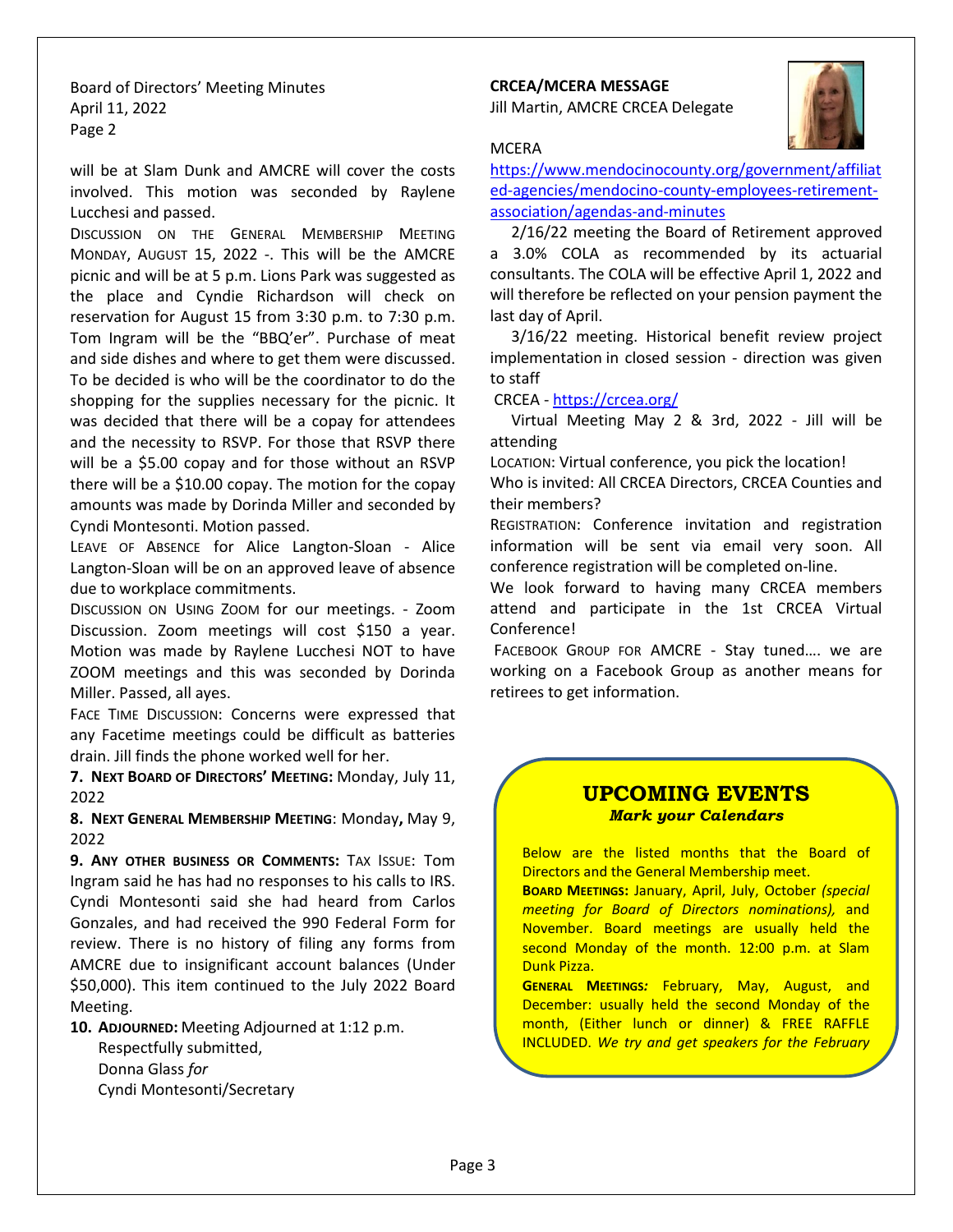# LETTERS TO THE EDITORS

#### *NEWSLETTER CONTRIBUTION*

*If anyone would like to share a travel adventure or any other newsworthy information, please email your article and pictures to Dorinda Miller or Cyndi Montesonti. Our emails are in this newsletter. We are always looking for contributors.* 

#### **3% COLA AS ERROR CORRECTION PROCESS STALLS**

By now you should have received your annual MCERA letter on the cost of living adjustment (COLA). The COLA is not discretionary. For every pay period you worked you paid for a separate COLA benefit. MCERA must approve a COLA based on the Consumer Price Index (CPI), using an index approved by the Bureau of Labor Statistics (BLS). The adopted rate, effective April 2022, is 7%. Since the County Employees Retirement Law (CERL) caps the annual COLA for MCERA members at 3%, an additional 4% will be reserved for each retiree during subsequent years when the annual CPI does not reach 3%. This COLA reserve, known as a 'bank', will be applied automatically to the COLA formula during those future years. This hedge on inflation is a very valuable part of our retirement benefit; the COLA benefit applying to those hired before January 1, 2013. The Board of Supervisors (BOS) is looking at ways to bridge the inequity of those employees positioned to receive a COLA benefit and those that are not. For those retirees eligible for a COLA, the increase is reflected in your April payment.

Despite statements that the year would begin with a vigorous effort to move forward with the error correction process, the effort has and is stalled. Very few notices have been issued in January, February, and March. Look for the April 20th and May18th meetings to provide more information, including possible correction based appeals to the MCERA Board. The meetings are now being held in person and electronically via Zoom or YouTube. Meetings always begin at 8:30 with the agenda published the prior Friday. Refer to the MCERA website for details: [mendocinocounty.org.](http://mendocinocounty.org/) Select the Employees Retirement Association link @ the county site.

There are still a significant number of error corrections to be processed. If you have any questions on a Notice received, please contact Steve Prochter[prochter@gmail.com](mailto:prochter@gmail.com) or

Kendall Smith- [kksmith@mcn.org](mailto:kksmith@mcn.org) We do not provide legal advice but have significant experience working on the correction process for more than year. We can

refer you to attorneys to advise you if you so choose. Do not assume the proposed correction to your pension cannot be changed, negotiated, or dismissed. The associated issues are often complex and need to be fully vetted. You have 60 days to file an initial objection to a pension reduction based on an Error Correction Notice.

Respectfully submitted, Kendall Smith

#### **Sunrise Mountain**

*By M Lee Wachs*

December twenty seventh

Having taken my "without food" morning meds, I tossed a log into the almost airtight wood stove and pushed on through the kitchen door.

When I say "pushed" I mean that literally. At eighty and a half years the punishment of youthful invincibility, mature hard work and medical misadventure relegates me to a large four wheeler that just barely fits through a door opening.

The thermometer registered 38 degrees out on the deck, making my morning limbering up face-the-day hot tub soak just that much more inviting.

Yesterday, while twisting to get a water jet to hit one of my many achy places, I noticed the sun popping up from a notch in the nearby mountains.

Life on a northern California plateau allows inspiring vistas in all directions and the Mayacama range is but one.

Lately I have been noticing things that are as therapeutic to the soul as the warm water is to my arthritic fusing framework.

My dearest wife Nancy Lee, gone now these many years, frequently admonished me to "stop and smell the roses." But alas I could not see where the value lay in not working harder and longer; smelling the roses was, I thought, just a waste of time. As a sad result the sweetest rose of all went unappreciated till she died, and then it was too late.

Or was it? These days I can often be heard to say "I should have gotten cancer sooner." Lie everything else, I strived for perfection even with my cancer. One type just would not do, so my body obliged and delivered up two at the same time: and of course, neither had any known cure. Only the creator knows why I still happily abide with you.

Now let's see if I can pull this narration together for you.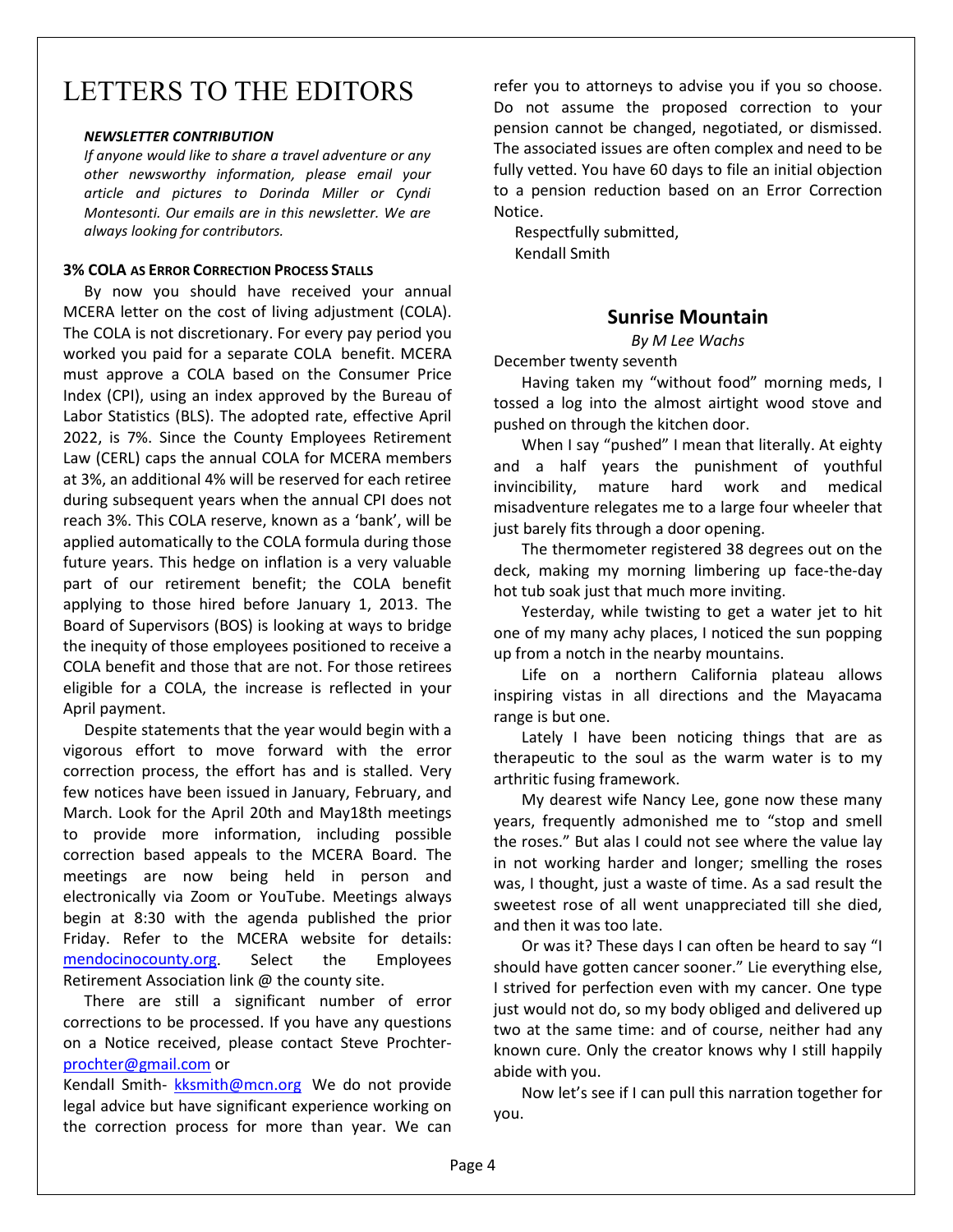So! I'm in the hot tub, and I remember that sun pop up thing from yesterday and find a comfy position that gives me a clear view.

First thing I see is a flimsy opaque clod filling, the notch, and plenty of backlighting behind the mountain. Then the cloud looks like someone is slowly turning up the intensity on a dimmer switch and the entire area within and around the notch starts to pulsate. Mesmerized, I can't help but wonder if this is what all those fancy writers call the birth of a new day?

Then, just as fast as that thought arrived, the cloud is gone. In its place is this gazillion candlepower bulb with rays stretching miles across the mountaintops and high through the cloud sculptures lingering in the sky above.

Even with darkening lenses in my glasses I quickly had to turn away; and as I did I believe I caught a whiff of roses and a faintly whispered, "I told you so!"

Now we both know why I should have gotten cancer sooner.

#### **SCHOLARSHIP INFORMATION FOR 2022/23**

If you are a member of AMCRE, and have children or grandchildren



going to college or trade school, they will be able to submit an application for one of the four \$1,000 scholarships we are giving out for the 2022/2023 school year. They can receive \$500 each semester with proof of full-time enrollment into a college, or trade school and applying per the directions in the application. A student who is returning to college or trade school for additional years and for graduating seniors who are going to enter college or trade school may also apply. Applications will be due by May 31, 2022. Go online and print out the application and follow all instructions. Submit in May 2022.

For further information, please contact Cyndi Montesonti, Scholarship Co-Chair @ (707) 489-7752 email: tomcyndichili@comcast.net

The website is AMCRE.ORG click **SCHOLARSHIP TAB**

**MEMBERS CAN NOW RECEIVE** *THE CONNECTION* **VIA EMAIL!** If you are a member who would like to receive AMCRE notices by email, along with *THE CONNECTION* newsletter, just contact us at [amcremendocino@gmail.com](mailto:amcremendocino@gmail.com) and **let us know!** We are gathering requests from members with this preference and will include you too! If we do not receive an email from you, then *THE CONNECTION* will be mailed. Thank you.

#### *Greetings Fellow AMCRE Members, TO CONTACT THE FOLLOWING BOARD MEMBERS*

TOMMY INGRAM, President Email: t1tom4249@sbcglobal.net 707-462-2780 CYNDI MONTESONTI, Secretary Co-Editor/AMCRE & Scholarship Committee Email[:tomcyndichili@comcast.net](mailto:tomcyndichili@comcast.net)  707-489-7752 CYNDIE RICHARDSON, Treasurer, Email: cinderella9050@comcast.net 707-485-1745 DORINDA KAY MILLER, Board Member Co-Editor/AMCRE & Membership Committee Email[: dmiller0404@gmail.com](mailto:dmiller0404@gmail.com)  707-489-8564 **Write to:**  AMCRE P.O. Box 903 Ukiah, CA 95482 Email to:

amcremendocino@gmail.com

*Life is much better when you cry a little, laugh a lot, and are thankful for everything you've got!*

• "Of all the self-fulfilling prophecies in our culture the assumption that aging means decline and poor health is probably the deadliest." ~ Marilyn Ferguson

.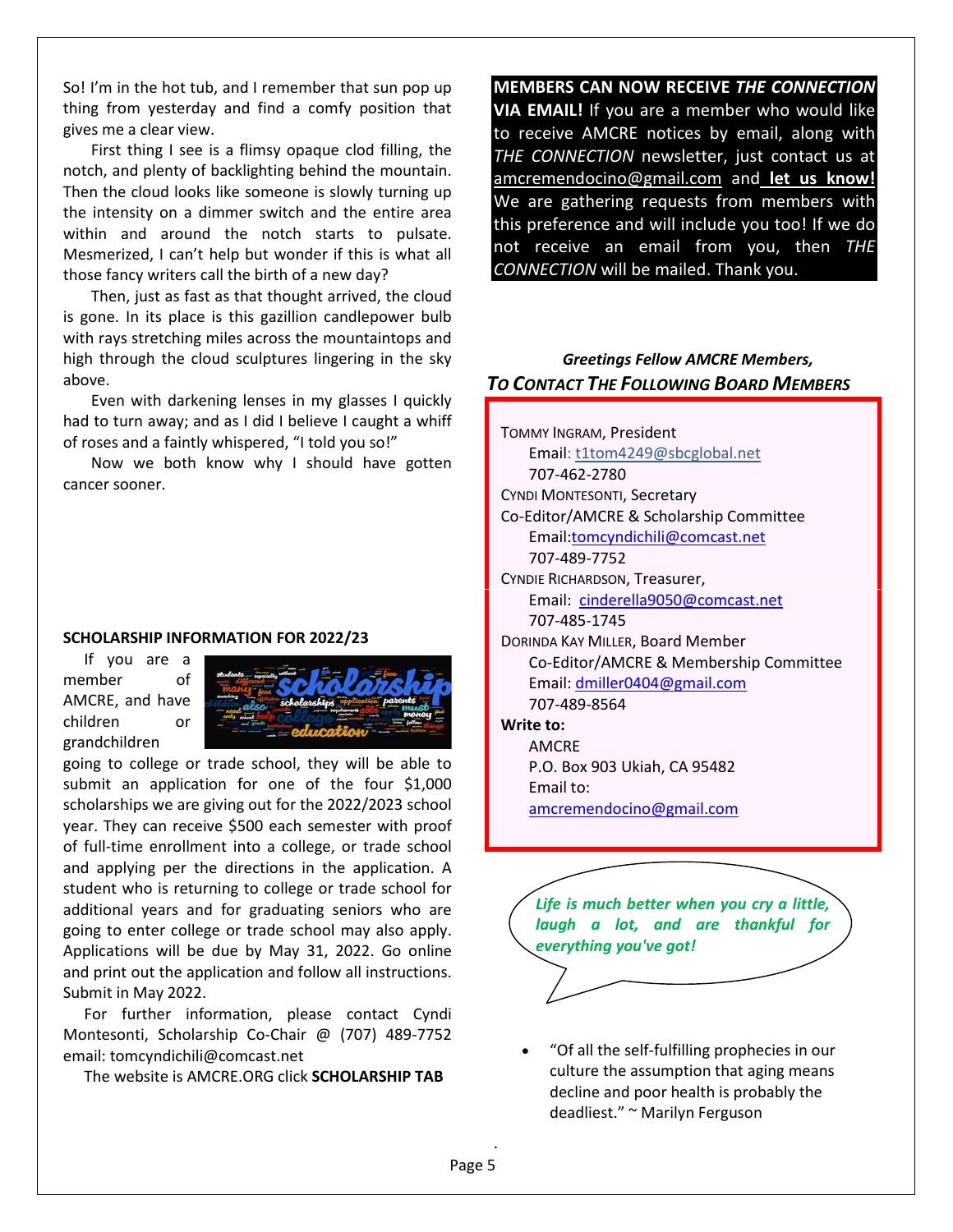#### **AMCRE WEBSITE IS UP AND RUNNING:**

# **AMCRE.ORG**

 **SENIOR DISCOUNTS:**… **BEST RULE OF THUMB**…ask ask ask!

 **MOVING, or any notification changes?** Notify the Membership Committee -- Dorinda Miller [\(dmiller0404@gmail.com\)](mailto:dmiller0404@gmail.com), 491 Chablis Dr., Ukiah, CA 95482, or **amcremendocino@gmail.com**, so AMCRE's records stay correct. Be sure you ALSO connect with the Mendocino County Retirement Association 625-B Kings Court, Ukiah, with any address change, telephone and email change (if applicable) as well.

 $\checkmark$  If you have any questions, please call any Board member.

#### **AMCRE EMAIL ADDRESS:**

# **[amcremendocino@gmail.com](mailto:amcremendocino@gmail.com)**

#### BUTTERNUT STEW

#### *Makes 6 cups - no added fat or sugar!*

- **1 large onion in small chunks**
- **2 peeled or unpeeled sweet potatoes in bite-size squares**
- **1 small butternut squash in bite-size squares**
- **4 carrots peeled and sliced thick**
- **2 parsnips peeled and sliced thick**
- **1 TBS. Italian seasoning**

**Dash of pepper**

**1 cup of water**

*Directions:* **Place vegetables in order listed into a large soup pot, add water and seasonings, bring to a boil, then cover, and simmer on low for one hour.**

"Nothing is impossible. The word itself says 'I'm possible!'

- **Audrey Hepburn**
- 3. "There is nothing impossible to they who will try."

#### — **Alexander the Great**

4. "The bad news is time flies. The good news is you're the pilot."

#### — **Michael Altshuler**

5. "Life has got all those twists and turns. You've got to hold on tight and off you go."

#### — **Nicole Kidman**

6. "Keep your face always toward the sunshine, and shadows will fall behind you."

— **Walt Whitman**

7. "Be courageous. Challenge orthodoxy. Stand up for what you believe in. When you are in your rocking chair talking to your grandchildren many years from now, be sure you have a good story to tell."

— **Amal Clooney**

**Plan meals and snacks ahead.** Consuming healthy meals and snacks may be easier when you plan ahead. Try these tips.

- Cook ahead and freeze food for days when you don't want to cook.
- Keep low-sodium versions of frozen or canned vegetables and beans on hand for quick and healthy meal add-ons.
- Keep frozen or packed-in-juice canned fruits ready for snacks and meals.
- Try to share meals with someone whose company you enjoy.
- If you can't cook for yourself, contact local programs that deliver meals in your area.
- Do not skip meals. Doing so may make you feel hungrier later.

#### **Health tips include:**

- Select high-fiber foods like [whole-grain](https://www.niddk.nih.gov/Dictionary/W/whole-grains) breads and cereals, beans, unsalted nuts and seeds, deeply colored vegetables (like green beans), and fruits.
- Avoid fried foods. Choose broiled, grilled, or boiled options instead.
- Drink vitamin D-fortified low-fat or fat-free milk; milk products; or nondairy soy, almond, rice, or other drinks with added [vitamin D](https://www.niddk.nih.gov/Dictionary/V/vitamin-D) and [calcium](https://www.niddk.nih.gov/Dictionary/C/calcium) to help keep your bones strong as you age.
- Drink fluids throughout the day. You may feel less thirsty as you get older, but your body needs fluids to stay healthy and keep you regular. If you have a [bladder control problem,](https://www.niddk.nih.gov/health-information/urologic-diseases/bladder-control-problems/treatment)  check with your doctor about what, how much, and when to drink liquids.
- Ask your health care professional about whether or how you can safely become active or increase your physical activity.
- Pick physical activities that you enjoy and can do on your own or with a friend or group.
- Stay connected with family, friends, and your community.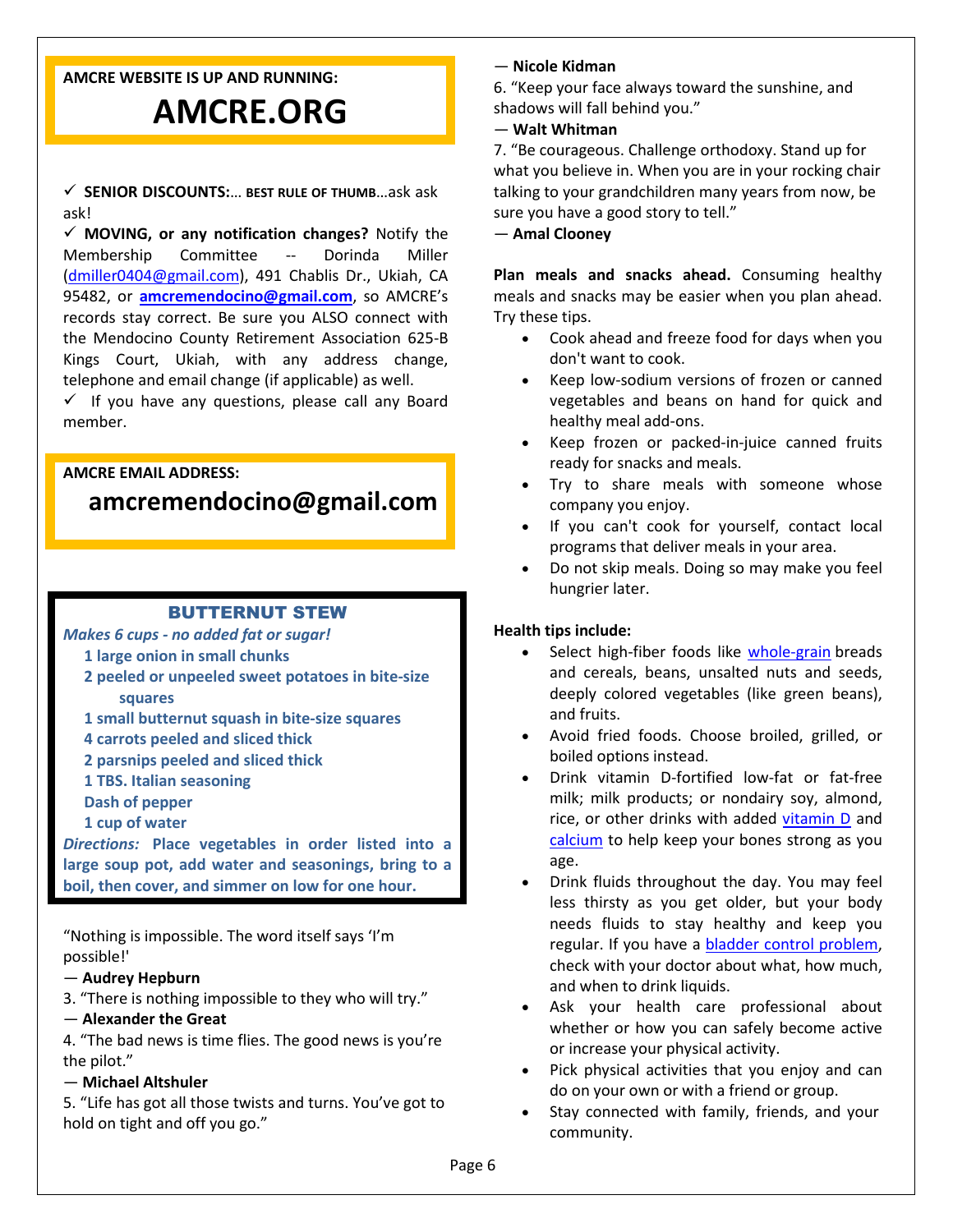Dr. Hayward recommends these 10 easy health tips for seniors to help baby boomers live longer and thrive:

- 1. **Quit smoking.** Take this critical step to improve your health and combat aging. Smoking kills by causing cancer, [strokes](https://www.parentgiving.com/elder-care/six-things-you-can-do-to-prevent-stroke/) and heart failure. Smoking leads to erectile dysfunction in men due to atherosclerosis and to excessive wrinkling by attacking skin elasticity. Many resources are available to help you quit.
- 2. **Keep active.** [Do something to keep fit](https://www.parentgiving.com/shop/staying-fit-261/c/) each day something you enjoy that maintains strength, balance and flexibility and promotes cardiovascular health. Physical activity helps you stay at a healthy weight, prevent or control illness, sleep better, reduce stress, avoid falls, and look and feel better, too.
- 3. **Eat well.** Combined with physical activity, eating nutritious foods in the right amounts can help keep you healthy. Many illnesses, such as heart disease, obesity, high blood pressure, type 2 diabetes, and osteoporosis, can be prevented or controlled with dietary changes and exercise. Calcium and [vitamin](https://www.parentgiving.com/shop/vitamin-d-993/c/)  [D supplements](https://www.parentgiving.com/shop/vitamin-d-993/c/) can help women prevent osteoporosis.
- 4. **Maintain a healthy weight**. Extra weight increases your risk for heart disease, diabetes and high blood pressure. Use the Kaiser Permanente BMI (body mass index) calculator to find out what you should weigh for your height. Get to your healthy weight and stay there by eating right and keeping active. Replace sugary drinks with water; water is calorie free!
- 5. **[Prevent falls.](https://www.parentgiving.com/shop/adult-bed-rails-79/c/)** We become vulnerable to falls as we age. Prevent falls and injury by removing loose carpet or throw rugs. Keep paths clear of electrical cords and clutter, and use night-lights in hallways and bathrooms. Did you know that people who walk barefoot fall more frequently? Wear shoes with good support to reduce the risk of falling.
- 6. **Stay up-to-date on immunizations and other health screenings.** By age 50, women should begin mammography screening for breast cancer. Men can be checked for prostate cancer. Many preventive screenings are available. Those who are new to Medicare are entitled to a "Welcome to Medicare" visit and all Medicare members to an annual wellness visit. Use these visits to discuss which preventative screenings and vaccinations are due.
- 7. **Prevent skin cancer.** As we age, our skin grows thinner; it becomes drier and less elastic. Wrinkles appear, and cuts and bruises take longer to heal. Be sure to protect your skin from the sun. Too much sun and ultraviolet rays can cause skin cancer.
- 8. **Get regular dental, vision and hearing checkups.** Your teeth and gums will last a lifetime if you care for them properly that means daily brushing and flossing and getting regular dental checkups. By age 50, most people notice changes to their vision, including a gradual decline in the ability to see small print or focus on close objects. Common eye problems that can impair vision include cataracts and glaucoma. Hearing loss occurs commonly with aging, often due to exposure to loud noise.
- 9. **Manage stress.** Try exercise or relaxation techniques perhaps meditation or yoga as a means of coping. Make time for friends and social contacts and fun. Successful coping can affect our health and how we feel. Learn the role of positive thinking.
- 10. **Fan the flame.** When it comes to sexual intimacy and aging, age is no reason to limit your sexual enjoyment. Learn about physical changes that come with aging and get suggestions to help you adjust to them, if necessary.